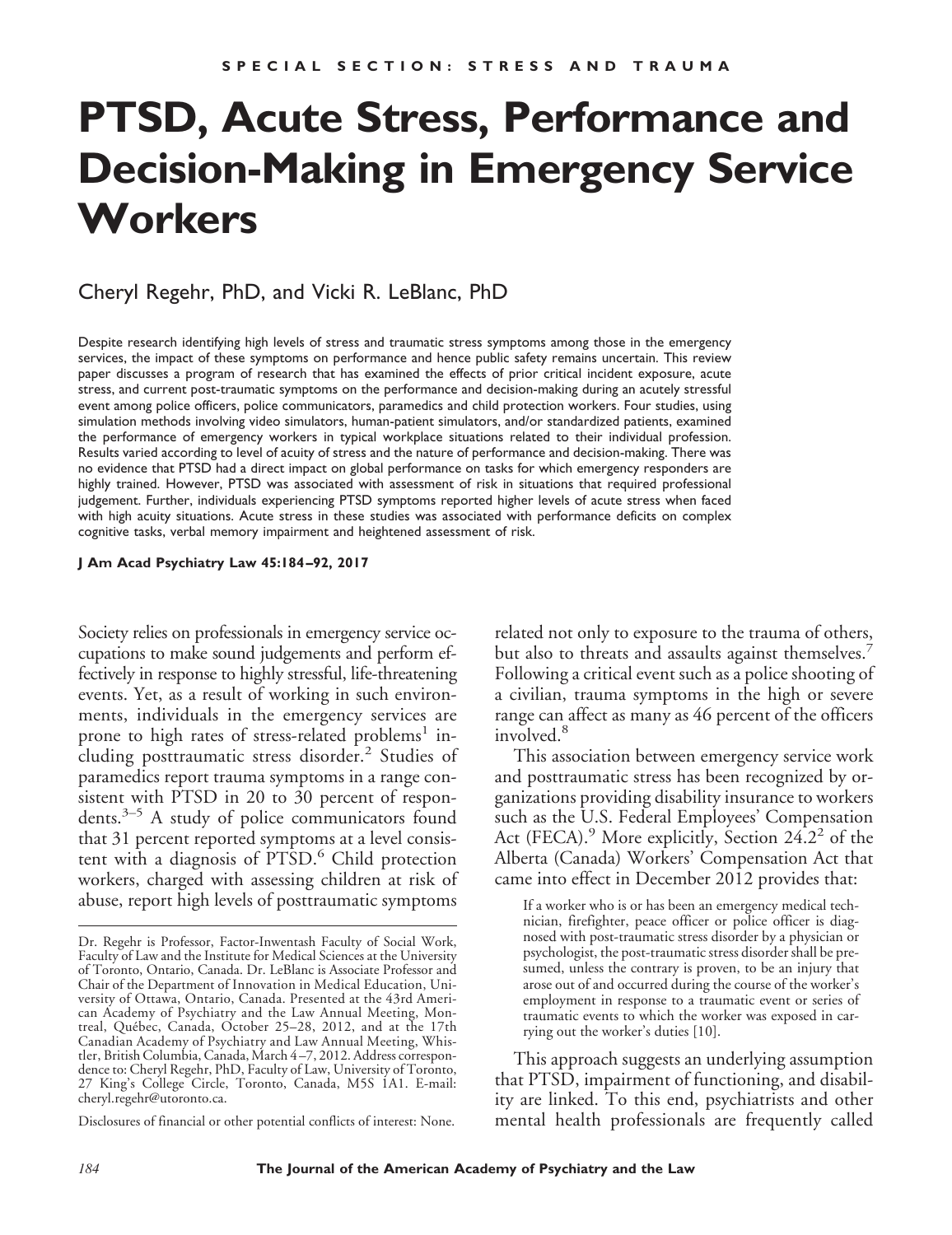upon to make judgements about whether the distress that is experienced by an individual following an event meets the criteria for PTSD, and subsequently the degree to which these symptoms impair functioning. In the first instance, concerns have been raised regarding the readiness of clinicians to diagnose PTSD in high-risk occupations without conducting comprehensive assessments.<sup>11,12</sup> Second, although the AAPL Practice Guidelines on Forensic Evaluation of Psychiatric Disability<sup>13</sup> require that a clinician correlate the requirements of the job with the claimed impairments,<sup>14</sup> limited empirical data are available to support judgements in this area.

Perhaps in part due to confounds of comorbid psychiatric disorders<sup>15</sup> and motivational factors such as the fear of losing disability benefits, that may contribute to exaggeration of symptoms,<sup>16</sup> research on the specific deficits that are attributable to PTSD has been somewhat contradictory.<sup>17</sup> PTSD has been associated with mild impairments in memory, attention, and learning in individuals who are seeking treatment and who manifest a high incidence of psychiatric comorbidities.<sup>14,18,19</sup> However, researchers reported an absence of neuropsychological deficits associated with PTSD and trauma exposure in nonpatient populations.<sup>20</sup> Furthermore, individuals with PTSD largely perform within the normal range of standardized tests of neuropsychological functioning, suggesting that, where deficits are present, they are not at the level of clinical impairment.<sup>15,21,22</sup>

To assess apparently contradictory research findings, Brewin and colleagues<sup>17</sup> conducted a meta-analysis and determined that there is a mild to moderate association between memory impairment related to emotionally neutral information and PTSD in both civilian and military samples. This relationship is stronger for verbal memory than for visual memory. More recently, Horner and colleagues found that patients with PTSD have deficits in attentional functioning compared with controls on one measure of focused attention, digit span memory, but not on all measures.<sup>23</sup> The findings suggest that attentional impairment in people with PTSD may be selective and that a more nuanced approach to assessing the impact of PTSD on performance is needed.

Acute stress has also been associated with altered perceptions and impaired performance. Given the nature of the work environment encountered by

emergency service occupations, situationally provoked acute stress must be considered in tandem with PTSD. Both state and trait anxiety, even when mild, are associated with an increased likelihood of interpreting ambiguous stimuli, such as facial expressions, as threatening.<sup>24</sup> Anxious individuals have an attentional bias toward threat stimuli, assessing the risks in a particular situation as being higher than do individuals in neutral or positive moods and responding faster to a threat.<sup>25,26</sup> In this way, risk appraisal influences judgment regarding the likelihood of future events (i.e., that the risk will lead to a negative outcome)<sup>27</sup> and subsequently guides the behavior of the individual. For instance, police officers experiencing anxiety are more easily distracted by task-irrelevant threat-related information and show a response bias toward shooting.<sup>28</sup> Other research consistently notes that anxious individuals are more risk averse.<sup>27</sup> Further, anxious individuals demonstrate impairments in verbal reasoning, especially in performing high-demand tasks, when compared with individuals with low levels of anxiety.<sup>27</sup> Research on biological correlates of emotional anxiety supports this finding. For instance, acute cortisol elevations have been associated with impairments in verbal, social, and declarative memory and in selective attention.29,30 Increased cortisol production is most likely to occur when stressors are uncontrollable, ambiguous, novel, of long duration, or contain an element of psychosocial evaluation.<sup>31</sup> This finding has important implications when considering the impact of PTSD on performance in emergency-response professionals.

In this review, we present a program of research that has examined the effects of prior critical incident exposure, acute stress, and current posttraumatic symptoms on performance and decision-making during an acutely stressful event among police officers, police communicators, paramedics, and child protection workers.

## **Studies**

In each of four studies, participants completed a series of questionnaires before participating in a simulated stressful scenario. Demographic information was obtained through short questionnaires that assessed age, gender, and years of service. Trauma exposure in the workplace was assessed in two studies (child protection and police communicators) using a specifically designed instrument. In a third study,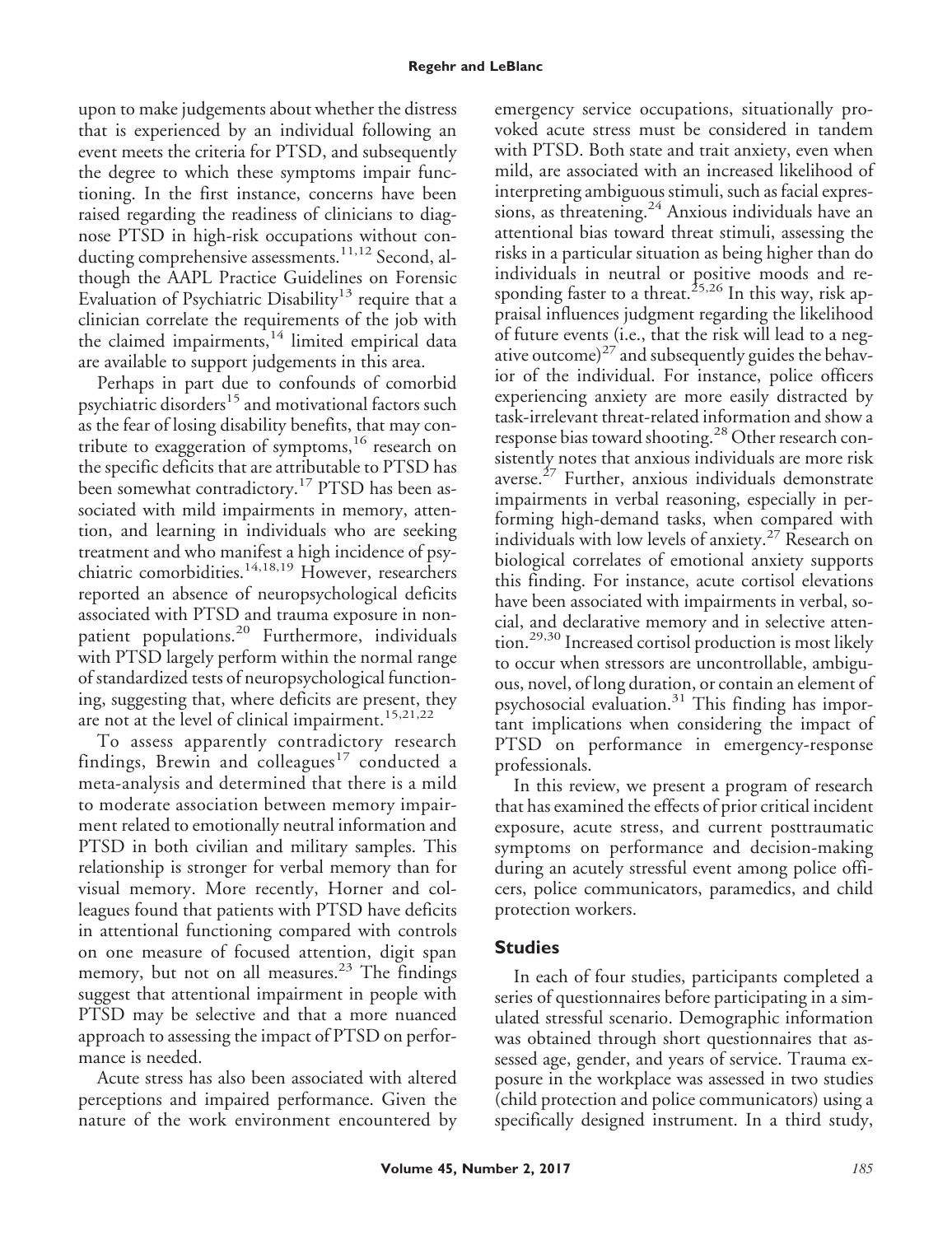with police recruits, the Critical Incident History Questionnaire  $\text{(CHQ)}^{32}$  was used to assess police duty-related trauma history by measuring the frequency of exposure to each of 34 critical incidents (e.g., being shot at).

Traumatic stress symptoms were elicited by the Impact of Event Scale-Revised (IES–R),<sup>33</sup> which assesses posttraumatic stress symptoms for any specific life event. It extracts dimensions that parallel the defining characteristics of the DSM-IV criteria for  $PTSD<sup>34</sup>$  which are signs and symptoms of intrusive cognitions and affects, together or oscillating with periods of avoidance, denial, or blocking of thoughts and images. This scale is reported to have high internal consistency with a Cronbach  $\alpha$  of .86 and a test– retest reliability of .87.<sup>33</sup>

The stress responses of the workers were assessed with a subjective anxiety measure (the State-Trait Anxiety Inventory; STAI) and a physiological measure (salivary cortisol). Baseline measurements were taken at the start of the study sessions, and response measures were obtained at specific times after each simulation. The STAI is a commonly used assessment for stress manipulations, as it has been shown to be sensitive to acute stress manipulations. $35$  The state anxiety (S-anxiety) scale consists of 20 statements (e.g., "I am tense"), to which respondents indicate their level of agreement on a 4-point scale regarding how they feel at the given moment (1, not at all; 2, somewhat; 3, moderately so; and 4, very much so). The internal consistency of the STAI S-anxiety scale is high, with an  $\alpha$  of .92.

#### **Salivary Cortisol**

Activation of the hypothalamic–pituitary adrenal axis, which occurs during acute stress responses, was measured by determining salivary cortisol levels. Salivary cortisol levels are closely associated with plasma cortisol levels,<sup>36</sup> yet are collected in a simple, noninvasive manner. $3^7$  Analyses of salivary cortisol were conducted with an immunoassay technique.<sup>38</sup> Two baseline measures were obtained in the introduction phase (at 10 and 1 minute before each scenario), as well as 20 and 30 minutes after the onset of each event. To control for diurnal variations in baseline cortisol levels, data collection occurred between the hours of 11 a.m. and 5 p.m., when baseline cortisol levels are stable.

## **Study 1: PTSD, Acute Stress, and Performance in Police Recruits**

In the first study,<sup>39</sup> police recruits participated in a scenario utilizing a FATS (Firearms Training Systems) simulator. FATS simulation involves the projection of a realistic situation onto a blank screen in a specially designed simulation room. The simulation is programmed to respond to the police recruits' actions (i.e., communications, chemical spray, and firearms). The scenario constructed for this research involved a 911 call to respond to a domestic dispute in which the officer's entry is first barred by an aggressive male, who subsequently allows the officer into the home and down a blind hallway. Upon entry to a room at the end of the hallway, an unresponsive female is discovered lying on the floor, and the officer must determine the correct line of action. Possible considerations involve the ongoing presence of the perpetrator, the victim's need for medical attention, and the safety of the officer. Participants were videotaped during the simulations for the purpose of later evaluation. The videotaped performance of each participant was assessed independently by three expert raters at the Ontario Police College on two measures: one measuring specific behavioral competencies in the scenario and a second ranking performance against peers.

Eighty-four police recruits enrolled in basic constable training participated in the study. Participants represented 14 different police services, 71.4 percent were male, 45.8 percent were single, and the mean age was 30.31 (SD 6.0). They had been with their current police service for a mean of 9.16 weeks (SD 16.06). Twenty percent had worked in the emergency services including policing, ambulance, fire, and hospital or had been in the military.

#### *Results*

Of the 84 participants, 79.3 percent reported being exposed to at least one critical event, including being seriously injured or beaten, being threatened with a weapon, being present when another officer was severely injured, receiving threats against loved ones in retaliation for their police work, and seeing someone die or discovering human remains. With respect to trauma symptoms, 51 percent of the recruits scored in the no-to-low trauma symptom range, 16 percent scored in the moderate range, 14 percent scored in the high range, and 19 percent scored in the severe range.<sup>40</sup> Cortisol levels were not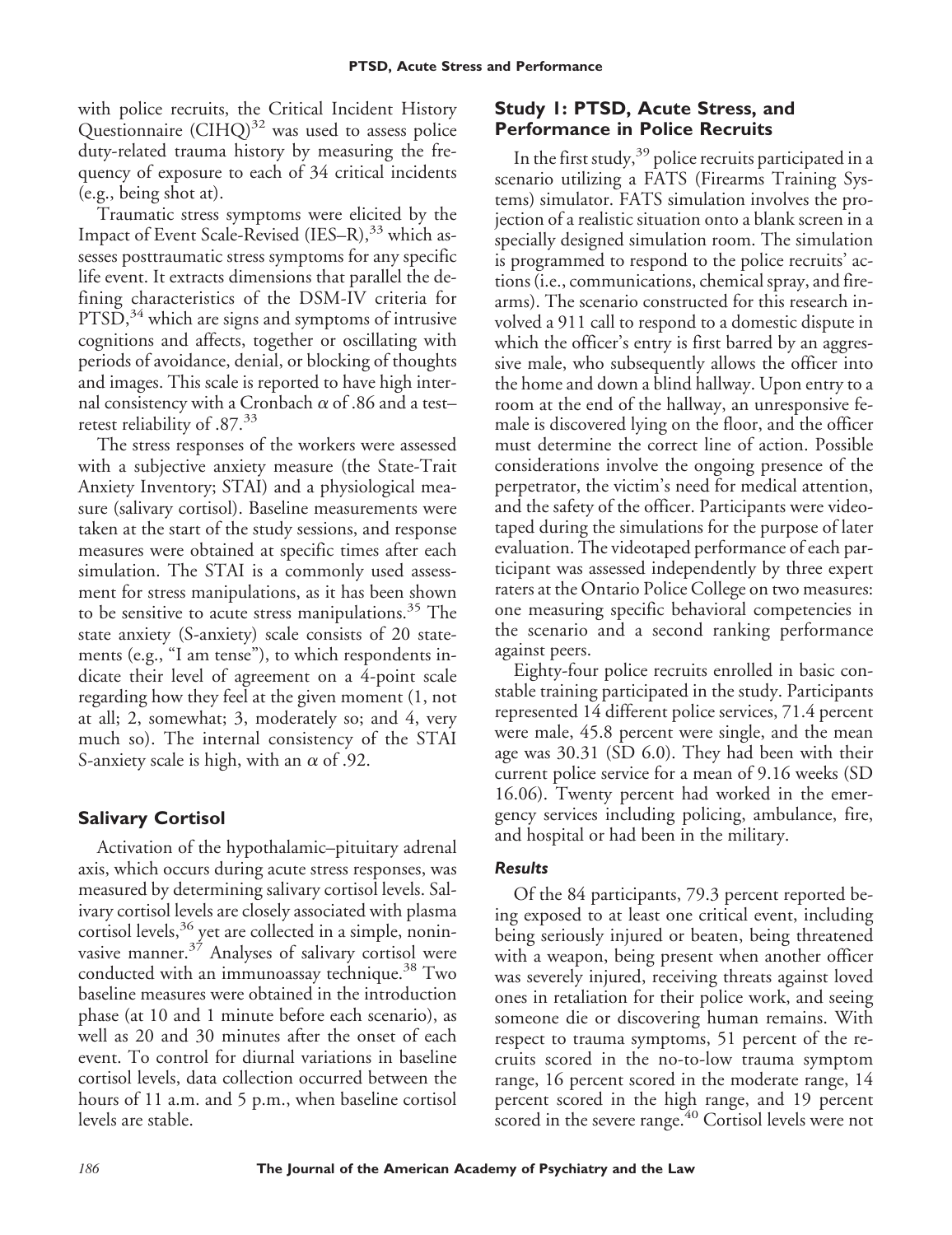associated with symptoms of PTSD. However, increases in subjective anxiety during the scenario correlated significantly with the IES-R avoidance subscale  $(r = .273; p \le .01)$ , the IES-R intrusion subscale ( $r = .273$ ;  $p \le .01$ ), and the IES-R total score ( $r = .265$ ;  $p \le .01$ ).<sup>40</sup>

There was a wide range of performance within the sample. Pearson correlation analyses revealed that the recruits' scores on the IES-R did not correlate with their scores on the behavior competencies ratings  $(r = .06; p = .63)$  or on the relative rankings of performance ( $r = .08$ ,  $p = .46$ ). Similarly, degree of exposure to critical events, as measured by scores on the Critical Incident History Questionnaire, did not correlate with the recruits' scores on the behavior ratings ( $r = .06$ ;  $p = .60$ ) or on the relative rankings of performance  $(r = .11; p = .31).^{39}$ 

Acute stress, as measured by the STAI, did not correlate with performance at any time. Cortisol levels 20 minutes after the event correlated significantly with both the relative ranking of performance and the performance checklist ( $r = .18$ ,  $p = .05$  and  $r =$ .19,  $p = .04$ ). Thus, although subjective distress was not associated with performance, greater cortisol levels were associated with better performance in this study.<sup>41</sup>

#### **Study 2: PTSD, Acute Stress, and Risk Assessment in Child Protection Workers**

This study investigated the degree to which the previous experiences of workers and their preexisting emotional state interact with context variables encountered in a clinical situation, and whether these, in turn, influence professional judgment regarding the acute risk to a child.<sup>42</sup> The research design was a prospective randomized controlled trial that utilized standardized patients performing in scenarios constructed to depict typical child protection cases in a  $2 \times 2$  factorial design. Two 15-minute scenarios to simulate acutely stressful clinical encounters were developed and pilot tested with a cross-section of child protection workers to ensure that they were comparable with real client encounters. One scenario involved an interview with a mother (fictitiously named Ms. Smith) of an infant following a report by the child's daycare provider that welts had been observed on the child. A second scenario involved an interview with the mother (fictitiously named Ms. Samuels) of a latency-aged child after a report by a school that the child had reported physical abuse.

Each scenario was presented in one of two forms: with a confrontational parent and with a nonconfrontational parent. The order of interviews was counterbalanced to allow for examination of various order effects. Standardized patients (SPs) were used to portray the role of parents. SPs are healthy individuals trained to portray the personal history, physical symptoms, emotional characteristics, and everyday concerns of actual patients. At the end of each scenario, participants completed risk assessment measures; the Ontario Risk Assessment Measure (ORAM) and the Ontario Safety Assessment (OSA) (described in detail in Ref. 42). The workers were familiar with both tools and used them as a standard part of mandated practice.

Ninety-six child protection workers employed at 12 different child protection offices located in a large urban center, smaller cities, and rural communities participated in the study. The participants were intake workers (48%), family services workers (34.4%), or managers and supervisors (4.3%) or they worked in other positions (13.5%) in the child protection agency.

#### *Results*

Eighty-five percent of respondents indicated that they had been exposed to at least one critical incident at work, including death of a child, death of an adult client, and assaults and threats against themselves. Scores on the Impact of Event Scale indicated that a sizable minority of participants were currently experiencing high levels of traumatic stress symptoms. Thirty individuals (32%) scored in the high or severe range of the scale. Of these, 18 (19%) fell in the range that is considered consistent with a clinical picture of PTSD. These high rates of reported exposure to critical events and traumatic stress symptoms are consistent with previous research on child protection workers.<sup>7</sup> The number of critical events to which workers reported being exposed was correlated negatively with STAI scores at the end of the scenario  $(r = -.390, p < .001)$ . Scores on the IES-R correlated positively with peak STAI scores ( $r = .309, p <$ .001). That is, workers with less exposure to critical events but with higher levels of traumatic symptom scores experienced greater anxiety during the simulations.<sup>42</sup>

Analyses revealed that the number of critical incidents reported by participants was negatively associated with the ORAM risk category (Spearman's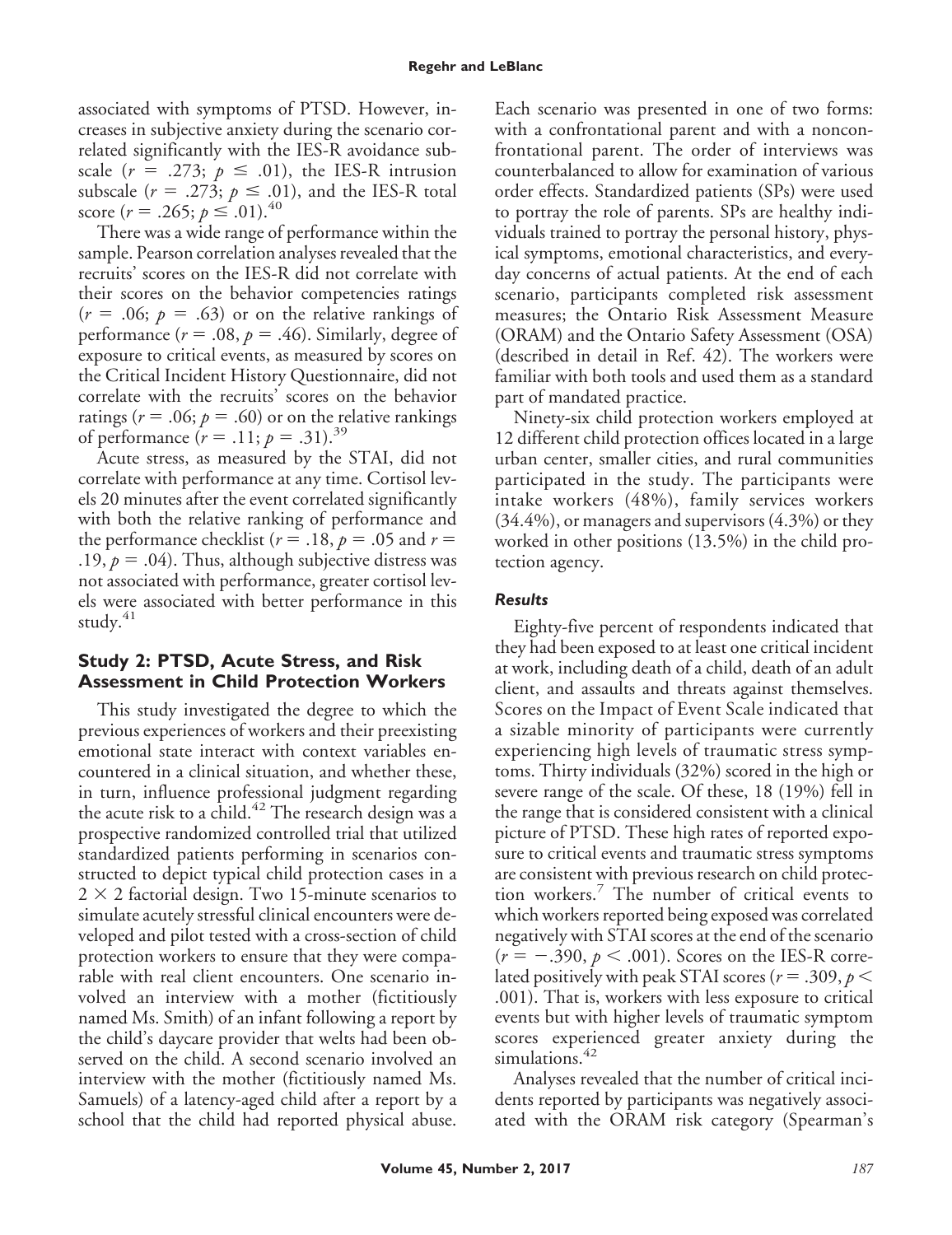Rho =  $-.253$ ,  $p \leq .013$ ) but was not significantly associated with a finding of safe or unsafe on the OSA  $(t = -1.785, p \le .077)$ . That is, on the ORAM assessment tool only, as the number of exposures to critical events increased, workers were less likely to determine that a child was at risk of abuse.<sup>42</sup>

As workers had higher levels of symptoms of traumatic stress, they were less likely to determine that a child was at risk of abuse or neglect on the OSA (IES-R Total Score,  $t = 4.116$ ,  $p \le .001$ ). STAI scores immediately after the first interview (the peak STAI score) were significantly associated with identifying that a child was at risk ( $t = 2.003$ ,  $p \le$  $.048$ ).<sup>42</sup> Peak cortisol response was significantly associated with increased assessed risk on the ORAM for the infant ( $r = .209; p \le .01$ ) but not the older child. Further, in the first scenario, when workers reported greater subjective and physiological stress responses, they rated the overall risk to the child as being greater in the confrontational condition than in the nonconfrontational condition ( $p \leq .05$ ). The overall perceived risk to the child did not differ between the two conditions in the second scenario, when the workers exhibited lower stress responses.

In summary, across the two scenarios, the state anxiety was associated with greater rating of risk on one of the assessment measures.<sup>43</sup> Peak cortisol levels were associated with greater rating of risk for the younger child only. Increased levels of posttraumatic symptoms reduced the likelihood that a worker would determine that a child was at risk.<sup>42</sup>

#### **Study 3: PTSD, Acute Stress, and Performance in Paramedics**

For the purpose of this study, a high-acuity event was created with the use of a high-fidelity mannequin placed in an ambulance simulator. The paramedics were required to manage a cardiac patient complaining of chest pain, in both a low-stress and a highstress scenario. To create a high-acuity situation, several stressors were added to the scenario. Auditory noise was introduced by setting the volume and alarms on monitors at maximum and by having constant 2-way radio communication noise. A socioevaluative stressor was introduced by an actor, playing the role of patient's partner, presenting as visibly distressed and challenging the participants' actions and decisions. Patient presentation and treatment expectations for the scenario were developed by consensus with 4 experts in the field of prehospital care.

Clinical performance was videotaped and scored on a checklist of specific actions and a global rating of performance. The paramedics also completed patient care documentation after each scenario, and the notations were scored for accuracy and completeness.<sup>44</sup>

Twenty-two advanced-care paramedics, 17 men and 5 women, from regional land and air ambulance services in Canada took part in the study. Advancedcare paramedics function within nationally defined core competencies<sup>45</sup> and perform delegated medical acts such as electrocardiogram acquisition and interpretation, advanced life support procedures such as tracheal intubation, and administration of emergency medications that require dosage calculations.

#### *Results*

In this sample, 27.3 percent of the paramedics scored in the no-to-low trauma symptom range, 9.1 percent scored in the moderate range, 13.6 percent scored in the high range, and 50 percent scored in the severe range. Posttraumatic stress did not correlate significantly with either the anxiety or the cortisol responses to the scenarios.<sup>46</sup>

The paramedics reported greater anxiety and had higher cortisol responses to the high-stress scenario than the low-stress scenario. Correspondingly, scores on the global rating of performance were significantly lower in high-stress scenarios than in lowstress ones ( $p \le .05$ ); however, there was no difference on the checklist scores between the low- and high-stress scenarios. Further, paramedics demonstrated a higher number of commission errors (reporting information and procedures that were not part of the scenarios) after high-stress scenarios. There were no differences in omission errors (failing to report information or actions that were part of the exercise) between the two scenarios.<sup>44</sup>

The paramedics' posttraumatic symptom scores in this study were not significantly associated with any of the performance measures. It is possible that the absence of association was related to sample size, as correlations were high ( $r \geq .30$ ) but did not reach statistical significance.

#### **Study 4: PTSD, Acute Stress, and Performance in Police Communicators**

This study sought to gain better understanding of the experiences of psychological distress and physiological stress in a relatively unexamined group of emergency responders, the police communicators.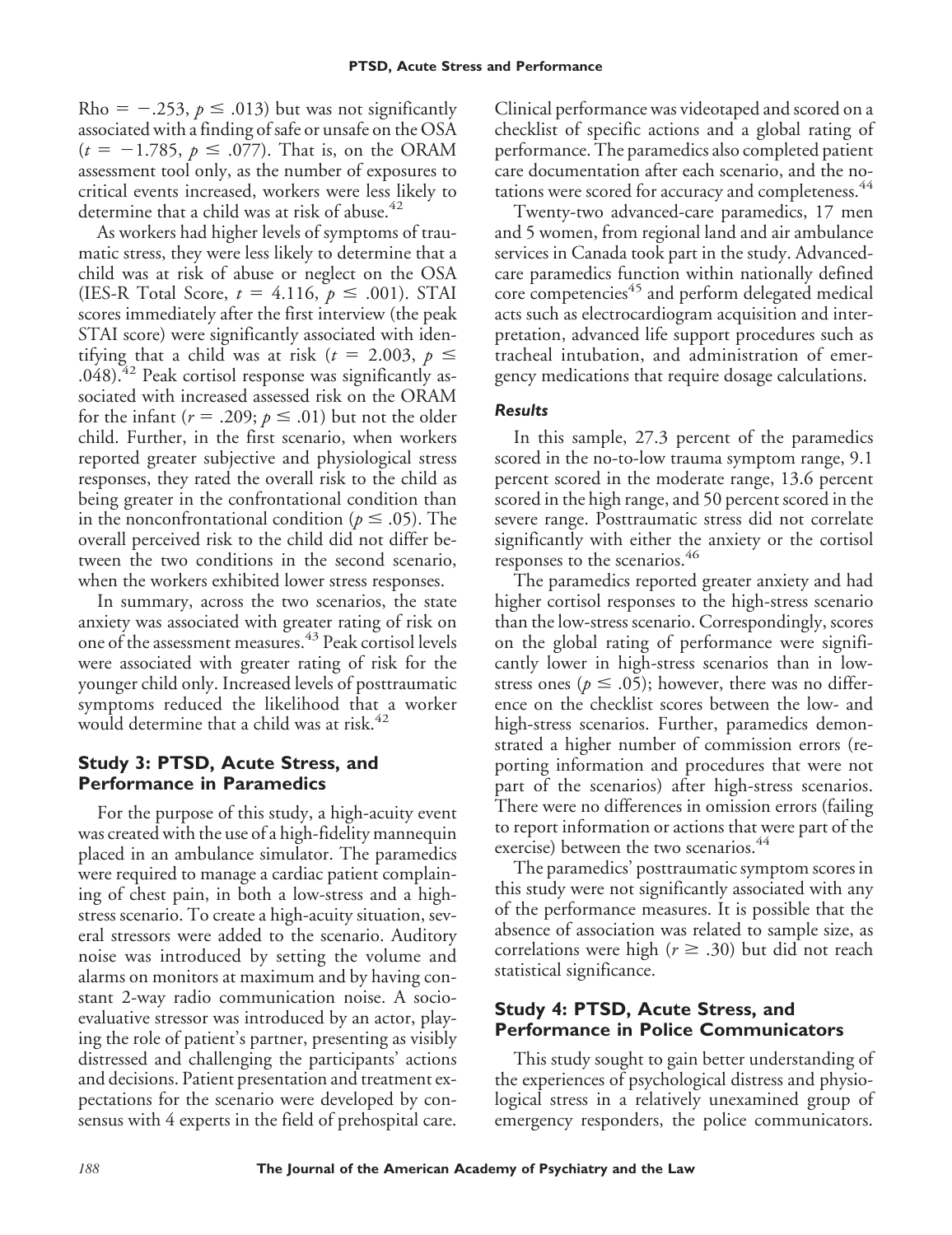Communicators responded to simulated 911 calls from members of the public in a large computer room designed to resemble an active dispatch center with the sounds of other communicators in the background. An initial call was routine, followed by a call that contained strong emotional content. The participants were required to document the information that was conveyed during the call. Immediately after the scenario, the communicators were required to complete a series of tests tapping into cognitive ability. In a Stroop-like task, participants had to read, as fast as possible without making errors, the words in a chart, regardless of the font type (e.g., LARGE large SMALL should be reported as "large, large, small"). In a more complex version of the chart task, participants were required to report the words as fast as possible without making errors, but based on the font rather than the word itself (e.g., LARGE large SMALL should be reported as "large, small, large"). The participants also completed a spelling test of commonly used words in police communications, and a test of the  $\alpha$ -codes alphabet (e.g., when hearing the letter "a", the correct response is "alpha").

One hundred thirteen police communicators were recruited from both rural and urban areas and were employed by both provincial and municipal policing services. Communicators ranged in age from 24 to 61 (mean, 40.9, SD 8.2) and had worked as communicators from 1 to 35 years (mean, 12.7, SD 8.4). $\rm ^{6}$ 

#### *Results*

Using the conservative diagnostic cutoff for PTSD on the IES-R of 33 suggested by Creamer and colleagues,  $47$  31 percent of the sample had symptoms of traumatic stress that met the criteria for PTSD, a rate considerably above those reported in the literature for both female and male police officers.<sup>2,48</sup>

Performance on the complex chart task was significantly worse after the high-stress scenario and the time to complete the task was significantly longer than after the low-stress scenario. There were no differences in the spelling, less complex chart naming or the  $\alpha$ -code performance between the low-stress and the high-stress scenarios. Because the high-stress scenario followed the low-stress scenario, practice effects may have damped the effect size attributable to stress.

Levels of PTSD symptoms were significantly associated with greater errors in  $\alpha$  codes ( $r = 0.205; p \leq$ .05) after the high-stress scenario but not after the low-stress scenarios (unpublished data). They were not associated with other measures of performance. PTSD symptoms were associated with greater anxiety levels after the scenario ( $r = .32$ ,  $p \le .001$ ), but not with cortisol levels.

# **Discussion**

Consistent with previous research, individuals in this series of four studies involving emergency service professionals reported high levels of exposure to potentially traumatizing events, and correspondingly high levels of posttraumatic stress symptoms, relative to others in the general population. Percentages of individuals reporting symptoms on the Impact of Events Scale–Revised in the severe range, which is consistent with a diagnosis of PTSD, were 19 percent for police recruits,  $40^{\circ}$  19 percent for child protection workers,<sup>7</sup> 50 percent for paramedics,<sup>46</sup> and 31 percent for police communicators.<sup>6</sup> When scores in the high range are considered, the percentage of these workers who were affected by traumatic stress symptoms was considerably higher. Clearly, this is a concern for workers, the organizations in which they are employed, and society as a whole.

Previous research has demonstrated associations between PTSD and specific performance deficits in individuals without comorbid mental health problems. For instance, PTSD has been associated with deficits in verbal memory<sup>17</sup> and focused attention.<sup>23</sup> In the current series of studies, PTSD was not associated with global performance indicators in police recruits or paramedics. However, it was associated with performance deficits on a verbal memory task in police communicators after high-stress scenarios, but not low-stress scenarios. Thus, PTSD may have a greater influence on performance in high-stress situations than in low-stress ones.

Incidents for which emergency workers are called to respond are characterized by heightened emotion, violence, and injury. In short, they are highly stressful. Three of the studies presented in this article (police recruits, child protection workers, and police communicators) demonstrated that those individuals who reported higher levels of PTSD symptoms also reported higher levels of subjective anxiety during high-acuity simulations. This finding is perhaps not surprising, given that the high-acuity simulations were likely to be reminiscent of the events that led to the development of PTSD in workers.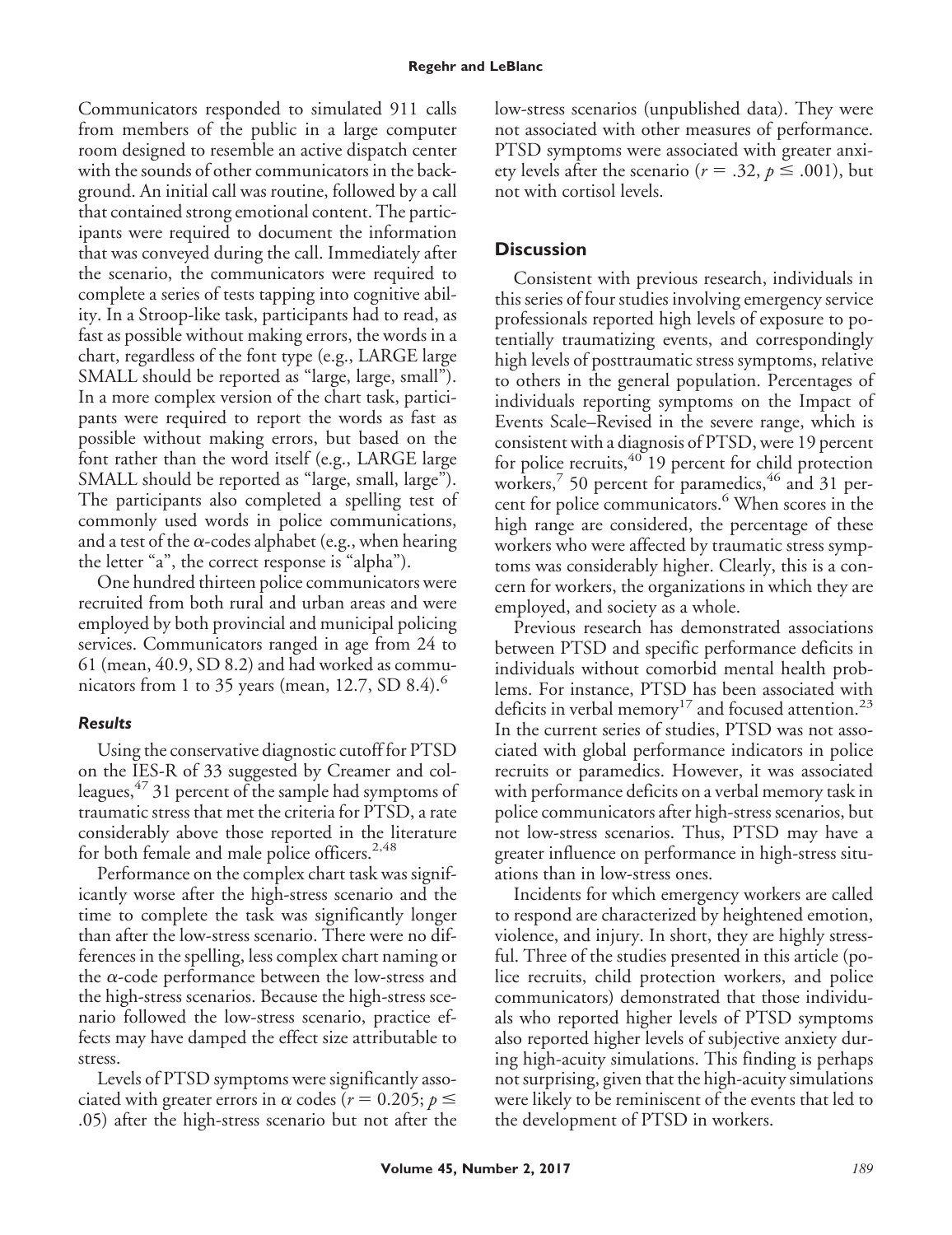|                          | <b>Acute Stress</b>                                                                                    | Posttraumatic Stress                                                       |
|--------------------------|--------------------------------------------------------------------------------------------------------|----------------------------------------------------------------------------|
| Police recruits          | Subjective distress not correlated with performance<br>Cortisol positively correlated with performance | No correlation between PTSD and performance                                |
| Child protection workers | Acute stress associated with higher likelihood of<br>finding that a child is at risk                   | PTSD associated with less likelihood of finding<br>that a child is at risk |
| Paramedics               | Global performance lower during high-stress event<br>More commission errors after high-stress event    | No correlation between PTSD and performance                                |
| Communicators            | More errors on complex tasks after high-stress event                                                   | PTSD associated with decreased performance<br>in high-acuity scenarios     |

**Table 1** Associations Among PTSD, Acute Stress, and Performance

This association between trauma response and acute stress is vital in the emergency services, considering growing evidence that performance is impaired when individuals facing high demands exhibit elevated stress responses.<sup>29</sup> With the exception of one study (police recruits), we found that high-acuity events and the stress responses that they engender are associated with heightened assessment of risk in child protection workers,<sup>43</sup> decreased performance on complex cognitive tasks performed under time pressures in paramedics and police communicators; <sup>46</sup> increased commission errors and decreased global functioning in paramedics;<sup>44</sup> and verbal memory impairments in police communicators (unpublished data). This is consistent with previous findings from our own studies as well as those of other researchers (summarized in Table 1). For instance, paramedics exposed to high-stress events show impairments in the ability to calculate drug dosages, to provide cardiac resuscitation, and to recall pertinent details from clinical scenarios.49,50 Further, anxious individuals demonstrate impairments in verbal reasoning, especially on high-demand tasks, when compared with individuals with low levels of anxiety<sup>27</sup> and are more likely to interpret situations as threatening.<sup>24-26</sup>

As noted earlier, levels of PTSD symptoms were not associated with global performance in police recruits or paramedics. However, these measures assessed specific competencies on highly learned tasks. They perhaps do not reflect the influence of PTSD on more complex clinical decision-making. An unexpected finding related to PTSD and professional judgment occurred in the child protection worker study. In this study increased levels of PTSD symptoms were associated with a reduced tendency to judge that a child was at risk of abuse. Previous research has determined that emotional arousal narrows and focuses attention, reducing the number of cues to which the individual attends.<sup>51</sup> Individuals with negative mood states are not only less likely to

consider a wide range of information, but they are also more likely to take risks. We concluded that this finding may suggest that workers with PTSD become inured to tragedy and risk or that they filter out information leading to a determination of risk. $42$ This is clearly an area where more research is needed.

#### **Limitations**

As we have indicated, there have been some inconsistencies in the findings of our four studies. This may reflect complex variations in the influence of PTSD and acute stress response to performance based on the nature of the tasks as in each of the studies individuals were given different tasks to reflect the nature of their jobs. It also may be due to the limitations of small sample sizes in these studies, particularly the paramedic study, which are due to the challenges of recruiting participants to a demanding and time consuming study. For instance, in the paramedic study the association between PTSD symptoms and performance was high ( $r \ge 0.30$ ), but did not reach statistical significance. Further, this study relied on self-report measures of PTSD symptoms and did not include clinical diagnostic interviews, which may limit the generalizability to clinical assessments.

A clear limitation of these studies is that they represent attempts to simulate realistic workplace situations and evaluate performance in a standardized manner. The methodology is based on a model that is well known in medical education. For instance, the use of standardized patients has been found to ensure consistency in patient presentation, allowing for comprehensive assessment of clinical competence. $52$ Nevertheless, although the scenarios did effectively elicit stress responses, it is clear that simulations cannot replicate the multiple factors that influence stress and decision-making in real life situations. Thus, these findings add to empirical data in this area and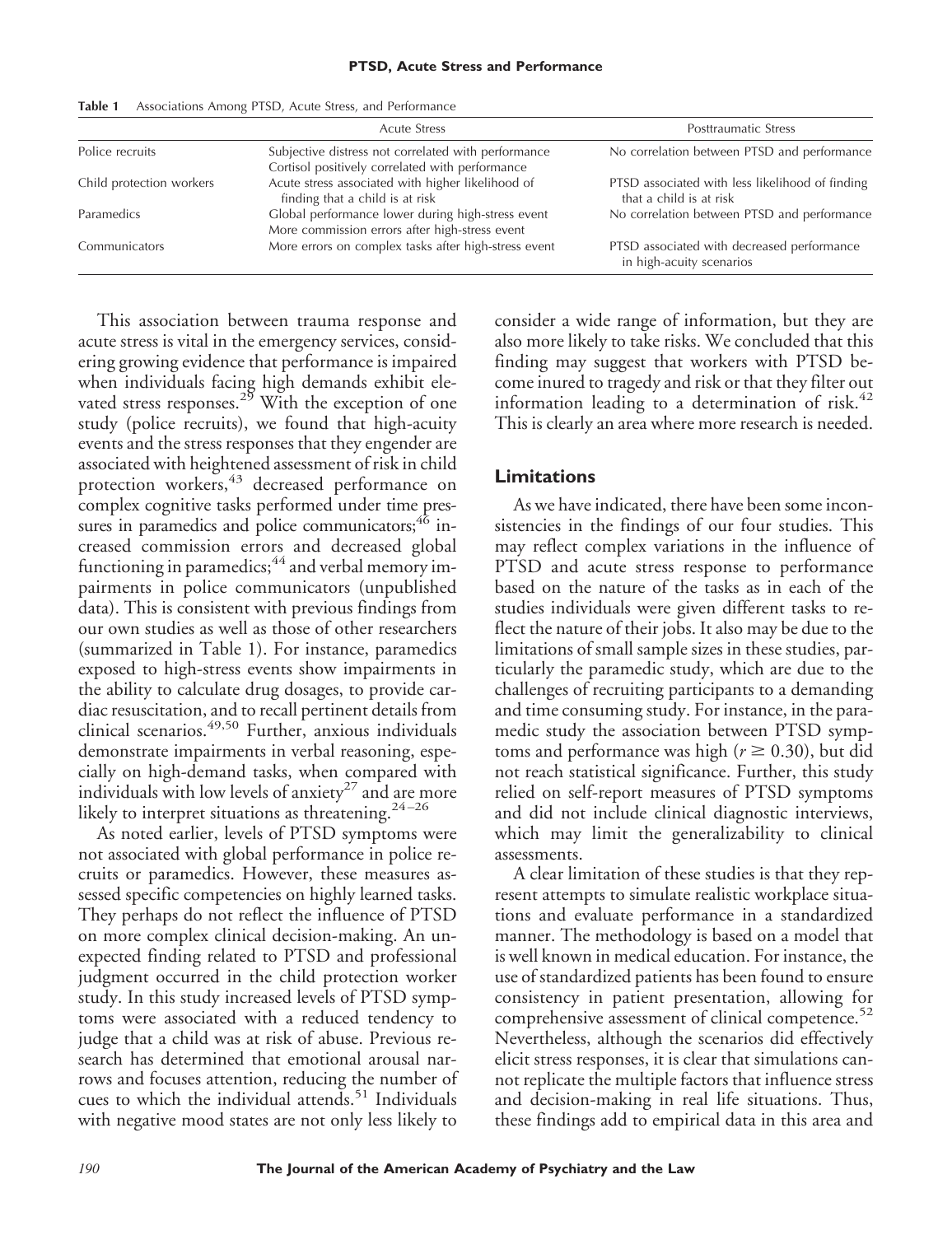are a step beyond laboratory studies conducted on general populations, but we cannot be certain that the results accurately reflect performance in the workplace.

#### **Conclusion**

Posttraumatic stress has been recognized, first in the scholarly literature and more recently in legislation governing workers' compensation, as being likely consequences of exposure to traumatizing events in emergency service work. Forensic psychiatrists and other forensic mental health practitioners are often called on to assess the extent of injury caused by this traumatic exposure and the degree to which the injury impairs an individual's ability to perform the duties required by their profession.<sup>13,14</sup> The results of this series of studies suggest, however, that the relationship between PTSD and performance is complex. That is, we did not find evidence that PTSD has a direct impact on global performance on tasks for which emergency responders are highly trained. However, PTSD may affect assessment of risk in situations that require professional judgment. Further, the impact of PTSD on performance and decision-making may be mediated by acute stress responses. That is, individuals experiencing posttraumatic stress symptoms report higher levels of acute stress when faced with high-acuity situations. Acute stress in these studies is associated with performance deficits on complex cognitive tasks, verbal memory impairment, and heightened assessment of risk. Given the nature of the work environment encountered by emergency service occupations, psychiatric assessments of disability associated with PTSD must consider situationally provoked stress in tandem with PTSD. This research not only has implications for assessment, but also for prevention. Preparation and support for workers in these environments must go beyond the knowledge and skills that they need in their work, to include training that assists them in managing acute stress reactions that may adversely affect their performance and well-being.

#### **References**

- 1. Johnson S, Cooper C, Cartwright S, *et al*: The experience of work-related stress across occupations. J. Manage Psychol 20: 178 – 87, 2005
- 2. Berger W, Coutinho E, Figueira I, *et al*: Rescuers at risk: a systematic review and meta-regression analysis of the worldwide current

prevalence and correlates of PTSD in rescue workers. Soc Psychiatry Psychiatr Epidemiol 47:1001–11, 2012

- 3. Alexander D, Klein S: Ambulance personnel and critical incidents. Br J Psychiatry 178:76 – 81, 2001
- 4. Regehr C, Goldberg G, Hughes J: Exposure to human tragedy, empathy, and trauma in ambulance paramedics. Am J Orthopsychiatry 72:505–13, 2002
- 5. Clohessy S, Ehlers A: PTSD symptoms, response to intrusive memories and coping in ambulance service workers. Br J Clin Psychol 38:251– 65, 1999
- 6. Regehr C, LeBlanc V, Barath I, *et al*. Predictors of physiological stress and psychological distress in police communicators. Police Pract Res14:451-63, 2012
- 7. Regehr C, Hemsworth D, Leslie B, *et al*: Predictors of traumatic response in child welfare workers. Child Youth Serv Rev 26:331– 46, 2004
- 8. Carlier I, Lamberts R, Gersons B: The dimensionality of trauma: a multidimensional comparison of police officers with and without posttraumatic stress disorder. Psychiatr Res 97:29 –39, 2000
- 9. U.S. Department of State: PTSD Workers' Comp Claims. Washington DC: U. S. Department of State, 2013; Available at: [http://](http://www.state.gov/m/med/dsmp/c44957.htm) [www.state.gov/m/med/dsmp/c44957.htm.](http://www.state.gov/m/med/dsmp/c44957.htm) Accessed August 17 2015.
- 10. Workers' Compensation Act (Alberta, Can. 2012).
- 11. Matusko D, Kemp R, Paterson H, *et al*: The assessment of posttraumatic stress disorder for Workers' Compensation in emergency service personnel. Aust Psychol 48:420 –7, 2013
- 12. Speroff T, Sinnott P, Marx B, *et al*: Impact of evidence-based standardized assessment on the disability clinical interview for diagnosis of service-connected PTSD: a cluster-randomized trial. J Trauma Stress 25:607–15, 2012
- 13. Gold L, Anfang S, Drukteinis A, *et al*: Practice guidelines: forensic evaluation of psychiatric disability. J Am Acad Psychiatry Law 36:S3–S50, 2008
- 14. Jelinek L, Jacobsen D, Kellner M, *et al*: Verbal and nonverbal memory functioning in posttraumatic stress disorder (PTSD). J Clin Exp Neuropsychol 28:940 – 8, 2006
- 15. Horner M, Hamner M: Neurocogntive functioning in posttraumatic stress disorder. Neuropsychol Rev 12:15–30, 2002
- 16. Frueh B, Hamner M, Cahill S, *et al*: Apparent symptom overreporting in combat veterans evaluated for PTSD. Clin Psychol Rev. 20:853– 85, 2000
- 17. Brewin C, Kleiner J, Vasterling J, *et al*: Memory for emotionally neutral information in posttraumatic stress disorder: a metaanalytic investigation. J Abnorm Psychol 116:448 – 63, 2007
- 18. Yehuda R, Colier J, Tischler L, *et al*: Learning and memory in aging combat veterans with PTSD. J Clin Exp Neuropsychol 27:505–15, 1995
- 19. Bremner J, Scott T, Delaney R, *et al*: Deficits in short-term memory in posttraumatic stress disorder. Am J Psychiatry 150:1015–9, 1993
- 20. Twamley E, Hami S, Stein M: Neuropsychological function in college students with and without posttraumatic stress disorder. Psychiatry Res 126:265–74, 2004
- 21. Dalton J, Pederson S, Ryan J: Effects of post-traumatic stress disorder on neuropsychological test performance. Int J Clin Neuropsychol 11:121– 4, 1989
- 22. Gilbertson M, Paulus L, Williston S, *et al*: Neurocognitive function in monozygotic twins discordant for combat exposure: relationship to posttraumatic stress disorder. J Abnorm Psychol 115: 484 –95, 2006
- 23. Horner M, Mintzer J, Turner T, *et al*: Attentional functioning in patients with posttraumatic stress disorder: a preliminary study. CNS Spectr 18:90-4, 2013